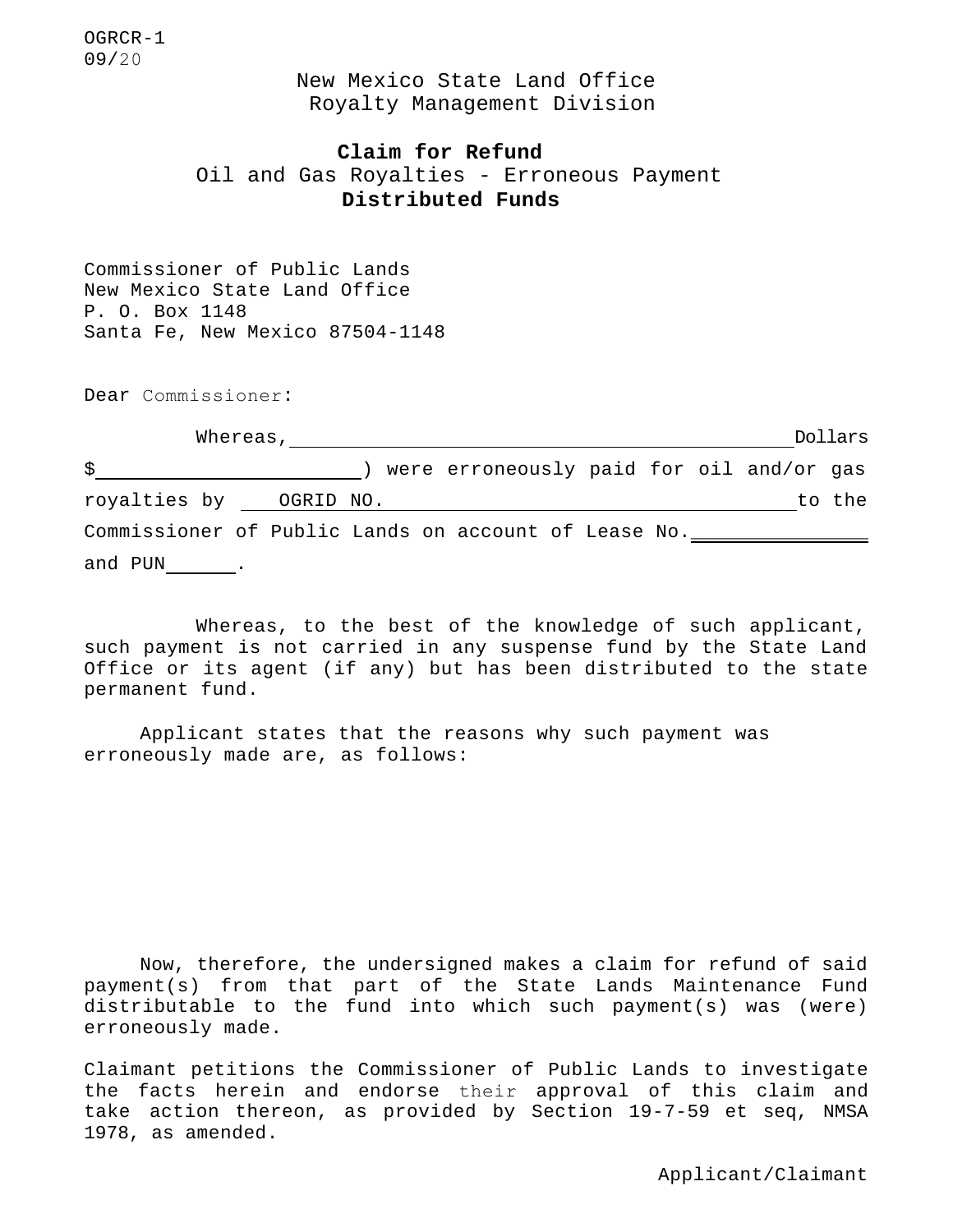**being duly sworn states that** Applicant the foregoing claim is made in good faith and the facts stated herein are true.

Subscribed and sworn to before me this \_\_\_\_\_\_\_\_\_\_\_\_\_\_\_\_\_ day of \_\_\_\_\_\_\_\_\_\_\_\_\_\_\_\_\_\_\_\_ 20\_ .

My commission expires:

Notary Public

\_\_\_\_\_\_\_\_\_\_\_\_\_\_\_\_\_\_\_\_\_\_\_\_\_\_\_\_\_\_\_\_\_\_\_\_

Seal

Approved ( ) Disapproved ( ) this the \_\_\_\_\_\_\_\_\_\_\_\_\_\_\_\_\_\_\_\_\_\_\_\_\_\_ day of \_\_\_\_\_\_\_\_\_\_\_\_\_\_\_\_\_\_\_\_\_\_\_\_\_\_, 20 .

Commissioner of Public Lands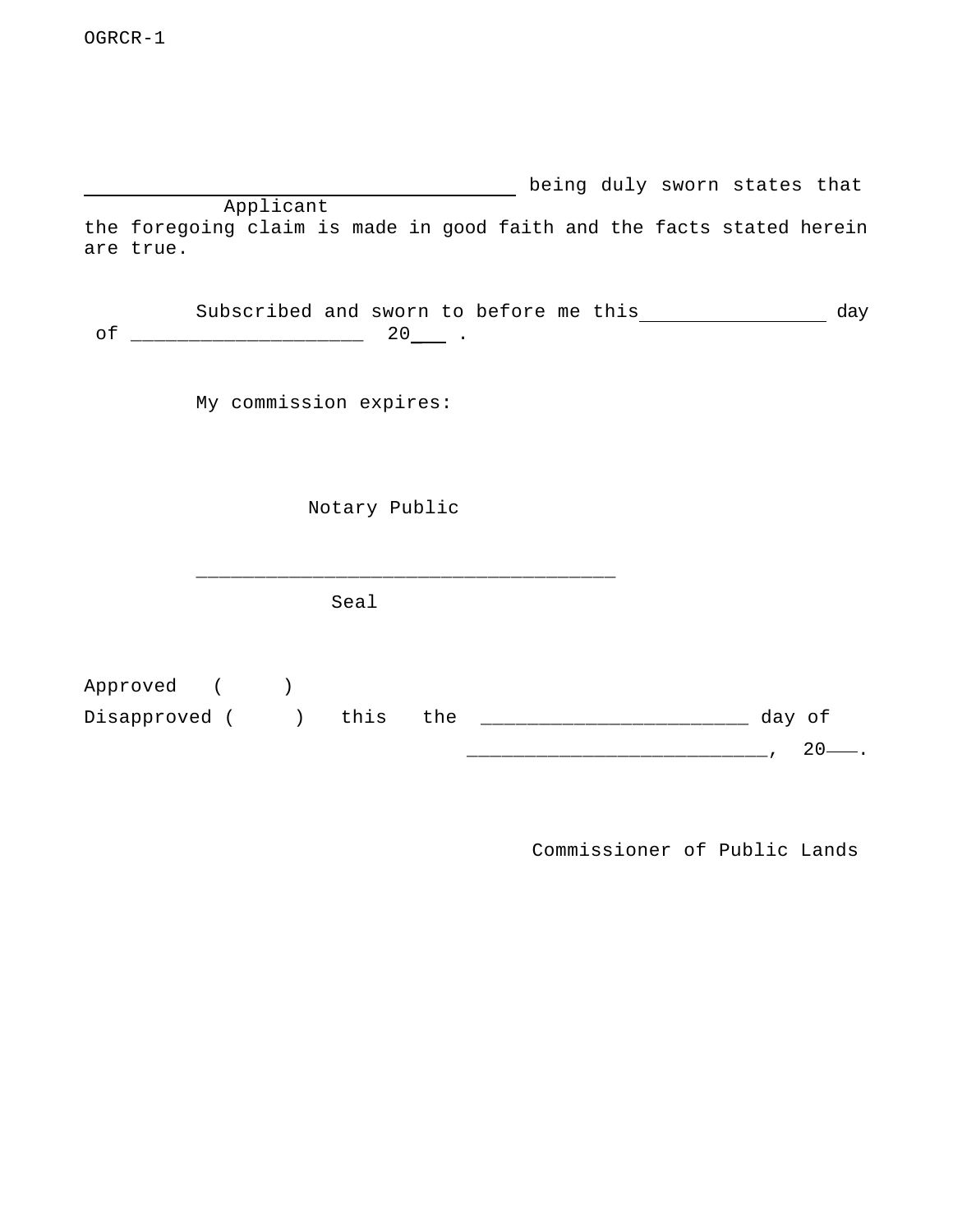OGRCR-1

09/20 New Mexico State Land Office Royalty Management Division

# **Claim for Refund** Oil and Gas Royalties - Erroneous Payment **Distributed Funds**

# **Instructions**

### **Purposes:**

This form is to be used for applying for a refund from the New Mexico State Land Office for oil and gas royalties which have been paid and distributed to a permanent fund.

### **Amended Data:**

If you are changing any information for prior reporting periods (sales months, by product), you must submit an amended report for each period affected. Note: Failure to submit the required amended report(s) will prevent the processing of your application and will result in a delay of your oil and gas royalty claim for refund.

# **Letter of Explanation:**

Attach a letter of explanation if the space provided for reason for an erroneous payment is insufficient.

### **Signature:**

This form must be signed by the oil or gas royalty payor or an authorized agent.

#### **State District Court Involvement:**

If this claim for refund exceeds \$2,000, approval or disapproval must also be obtained from the State District Court for Santa Fe County by the Commissioner of Public Lands, prior to any disbursement of state funds.

# **Authority - Claimant Time Limitation:**

Section 37-1-23 (NMSA, 1978, as amended) Contractual Liability; statute of limitations provides that an action must be based on a valid written contract (e.g. oil and gas lease) and each claim permitted by this section shall be barred forever unless brought within two years from the time of accrual. Such accrual time relates to the time the erroneous payment was made.

Lease credits previously established through the Section 37-1-23 process can later be subject a claim for refund, without a time limit.